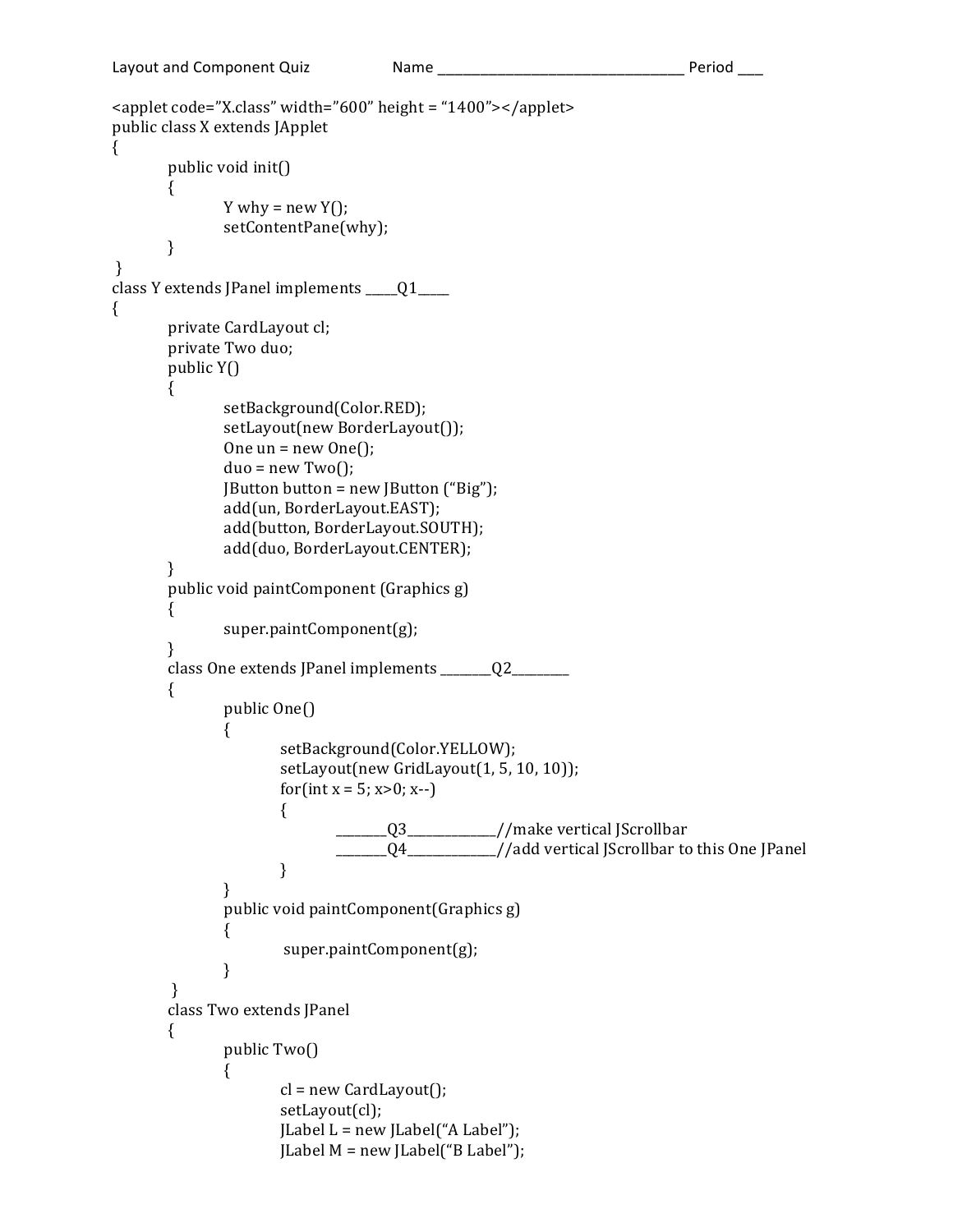- $\frac{1}{\frac{1}{\sqrt{2}}}\left(1-\frac{1}{\sqrt{2}}\right)$  and L Label as "card" in the card layout for Two JPanel  $\frac{1}{\frac{1}{\sqrt{1-\frac{1}{\sqrt{1-\frac{1}{\sqrt{1-\frac{1}{\sqrt{1-\frac{1}{\sqrt{1-\frac{1}{\sqrt{1-\frac{1}{\sqrt{1-\frac{1}{\sqrt{1-\frac{1}{\sqrt{1-\frac{1}{\sqrt{1-\frac{1}{\sqrt{1-\frac{1}{\sqrt{1-\frac{1}{\sqrt{1-\frac{1}{\sqrt{1-\frac{1}{\sqrt{1-\frac{1}{\sqrt{1-\frac{1}{\sqrt{1-\frac{1}{\sqrt{1-\frac{1}{\sqrt{1-\frac{1}{\sqrt{1-\frac{1}{\sqrt{1-\frac{1}{\sqrt{1-\frac{1}{\sqrt{1-\frac{1}{\sqrt{$ } } }
- 1. Draw a picture of the above (2 pages), assuming all code can be executed (there are no typos). Color, spacing, and dimensions matter, so do a neat job and label colors and components.